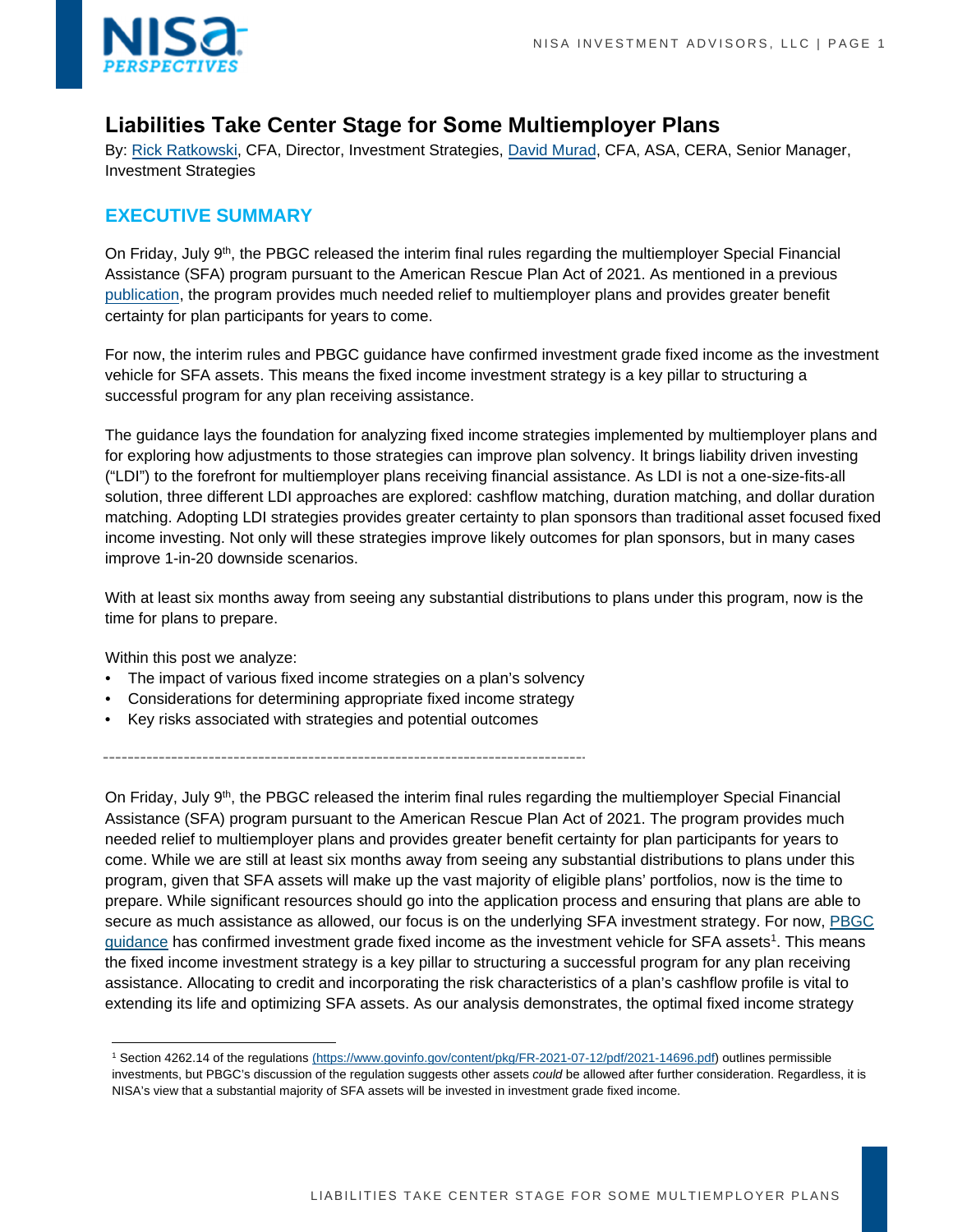

can materially increase the amount of benefits paid<sup>2</sup> and help to minimize any remaining deficit upon SFA asset exhaustion.

Based on the regulation and discussion provided by the PBGC, our analysis utilizes the following assumptions:

- $\bullet$  SFA assets can only invest in investment grade fixed income<sup>3</sup>.
- Current resources<sup>4</sup> will offset the amount of SFA assets a plan can receive.
- Derivatives are not utilized in a material way. For purposes of our analysis, we do not allow derivatives to extend duration of the fixed income portfolio beyond 20 years.<sup>5</sup>
- No additional restrictions will be placed on the non-SFA assets. Based on the guidance, assuming all non-SFA assets are invested in return-seeking assets seems reasonable.

From a simulation perspective we will use a 12-year duration liability when discounted at the FTSE Pension Discount Curve. We assume the plan's applicable funding discount rate is 7.5%.<sup>6</sup> Unlike our [prior post](https://www.nisa.com/perspectives/much-needed-multiemployer-financial-assistance-but-dont-count-on-30-years/) where we used a deterministic model, here we apply a stochastic approach to simulate interest rates, credit spreads, and equity returns to project when SFA and non-SFA assets are depleted and the resulting remaining liability. A highlevel overview of the assumptions is listed in Table 1 below:

### **Table 1**

|                                    | Risk Premium /<br><b>Adjusted Spread</b> | <b>Volatility</b> |
|------------------------------------|------------------------------------------|-------------------|
| Equity                             | 4.50%                                    | 17.88%            |
| Aggregate                          | 0.23%                                    | $0.36\%$          |
| AA Corporate (6-year duration)     | 0.32%                                    | 0.62%             |
| Inv. Grade Corp. (6-year duration) | 0.58%                                    | 1.08%             |

Adjusted spread assumes a 75% capture of the index reported spread.

Source: NISA calculations, Bloomberg Index Services Ltd.

As of 3/31/21, including anticipated relief assets and regardless of initial non-SFA assets, the starting funded status of this illustrative plan is 71% using the FTSE Pension Discount Curve<sup>7</sup>. Assuming the non-SFA assets are exclusively invested in return-seeking assets, the following initial asset allocations would apply across our simulations for the various funded statuses.

<sup>&</sup>lt;sup>2</sup> For the purpose of this analysis and throughout this piece, non-investment expenses are considered as part of benefit payments.<br><sup>3</sup> The interim final rules specifically allow up to a 5% allocation to non-investment gr

<sup>&</sup>lt;sup>3</sup> The interim final rules specifically allow up to a 5% allocation to non-investment grade securities as long as they were investment grade at purchase.

<sup>&</sup>lt;sup>4</sup> PBGC notes this includes plan assets and income (contributions, investment returns, etc.). For the purposes of this piece, the present value of future contributions and other inflows is considered to be assets.

<sup>&</sup>lt;sup>5</sup> From our perspective, there may be cases where the use of derivatives will allow a higher duration and may be appropriate.

<sup>&</sup>lt;sup>6</sup> Plans that use funding discount rates below the applicable 3<sup>rd</sup> segment rate + 200 bps will receive higher SFA all else equal.<br>7 While a number of factors will influence the actual calculation of SEA assets and theref <sup>7</sup> While a number of factors will influence the actual calculation of SFA assets and therefore the funded status of a plan after receiving these assets, we believe this funded status represents a reasonable estimate of where the sample plan would be using the

mark-to-market FTSE Pension Discount Curve and serves as a useful starting point to illustrate the value of various investment strategies without loss of generality.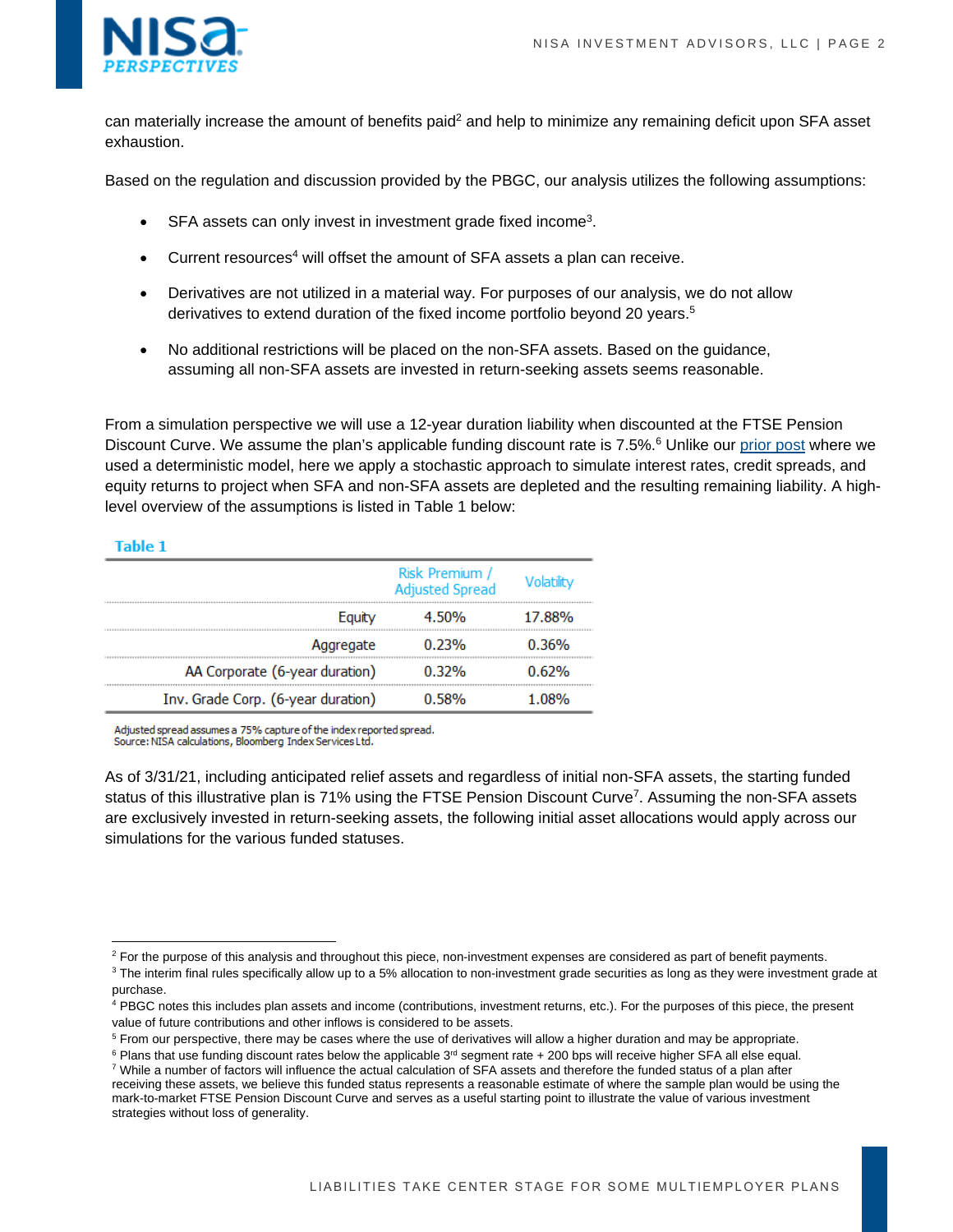

| Original Funded<br>Status at 7.5%<br>Discount Rate | Return-seeking Allocation<br>(e.g., Non-SFA Assets) | <b>Fixed Income</b><br>Allocation<br>(e.g., SFA Assets) |
|----------------------------------------------------|-----------------------------------------------------|---------------------------------------------------------|
| 0%                                                 | በ%                                                  | 100%                                                    |
| 10%                                                | 9%                                                  | 91%                                                     |
| 20%                                                | 17%                                                 | 83%                                                     |
| 30%                                                | 26%                                                 | 74%                                                     |
|                                                    | 34%                                                 | 66%                                                     |

Using this model, we considered five allocation strategies for the SFA assets. These strategies fit into two genres: traditional fixed income strategies and liability driven investing (LDI) strategies.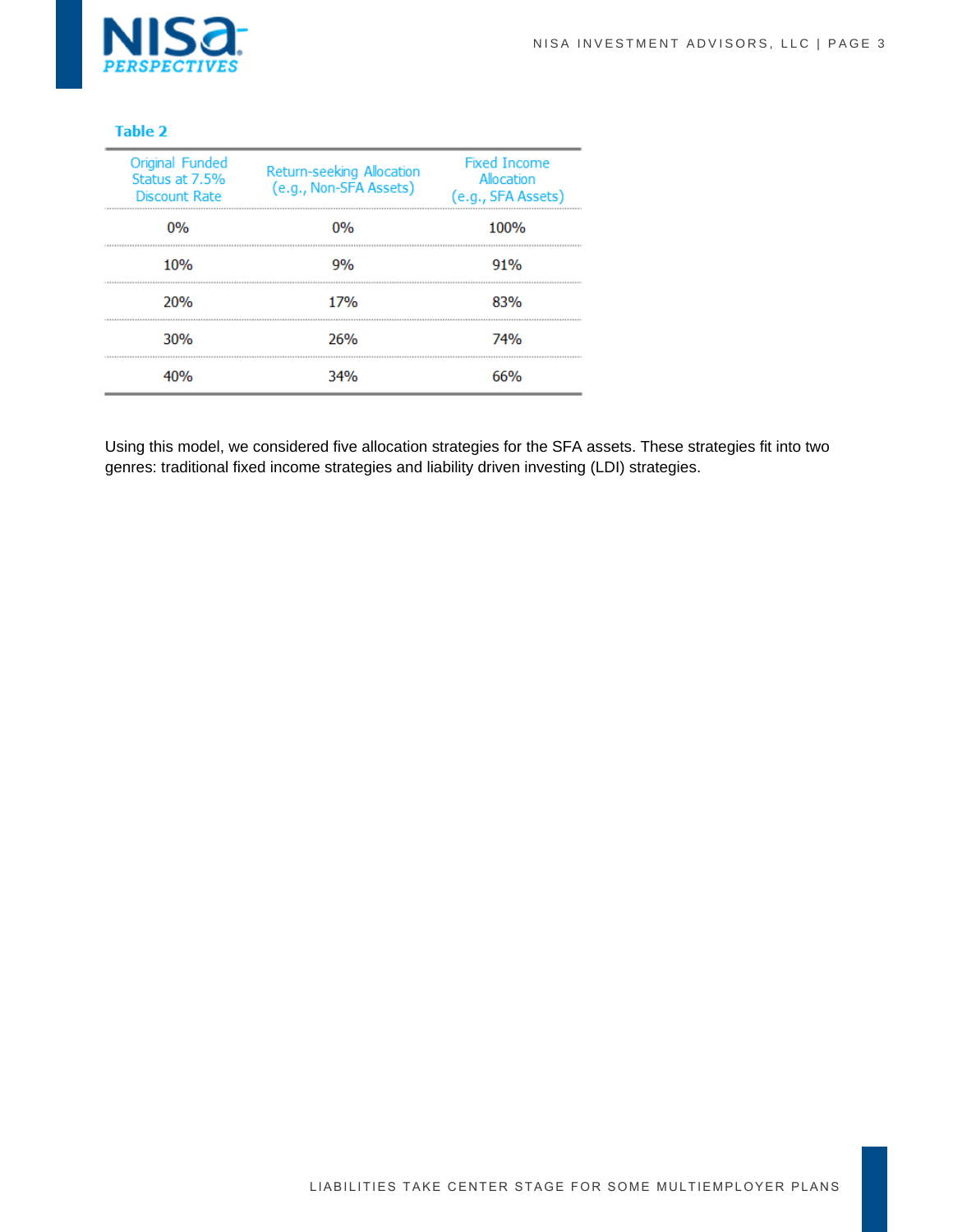|                                                                  | Strategy Approach                 | <b>Description</b>                                                                                                                                                                                                                                                                                                                                 |
|------------------------------------------------------------------|-----------------------------------|----------------------------------------------------------------------------------------------------------------------------------------------------------------------------------------------------------------------------------------------------------------------------------------------------------------------------------------------------|
| <b>Traditional Fixed</b>                                         | Aggregate                         | Fixed income investments are benchmarked to the<br>Bloomberg Barclays U.S. Aggregate, which as of<br>3/31 is comprised of 37% Treasuries, 30%<br>securitized, and 33% credit with an option<br>adjusted spread of 31 bps.                                                                                                                          |
| <b>Income Strategies</b>                                         | Corporate-focused                 | An investment-grade corporate strategy<br>benchmarked to the duration of the Bloomberg<br>Barclays U.S. Aggregate. This strategy allows the<br>plan sponsor to increase the expected return of<br>the plan by accepting additional credit risk but<br>holds the duration constant.                                                                 |
| <b>Liability Driven</b><br><b>Investing</b><br><b>Strategies</b> | Cashflow Driven<br>Investing      | An investment-grade corporate portfolio designed<br>to immunize as many cashflows as possible. This<br>strategy provides the highest degree of certainty<br>of the number of payments the fixed income<br>portfolio can make when viewed in isolation. This<br>results in shorter duration than the liability.                                     |
|                                                                  | <b>Duration Matched</b>           | The investment grade corporate fixed income is<br>invested at a duration equal to the total liability.<br>For example, a 10-year duration liability results in<br>a 10-year duration portfolio.                                                                                                                                                    |
|                                                                  | <b>Dollar Duration</b><br>Matched | The investment grade corporate fixed income is<br>invested at a dollar duration equal to the dollar<br>duration of the liability. In our simulation a 20-year<br>duration cap is used under the assumption the<br>sponsors will be unable to use derivatives in a<br>material way. This results in the longest duration<br>fixed income portfolio. |

#### **Measuring Success**

We focus on two metrics for comparing strategies: 1) years until total assets are exhausted and 2) remaining liability when assets are exhausted<sup>8</sup>. Only focusing on "years until asset exhaustion" would ignore that a majority of the liabilities will be satisfied before the 30-year target is achieved and provides no information on the economic value at exhaustion. This economic value can be as much related to interest rates at exhaustion as to years until exhaustion. Additionally, for each strategy we examine the different outcomes in the tail. A strategy may do relatively well in the expected case, but result in relatively poor outcomes at the 5<sup>th</sup> percentile (i.e., a 1-in-20 downside outcome). Knowing how bad an outcome can be in a downside scenario is useful for selecting the ultimate investment strategy.

<sup>&</sup>lt;sup>8</sup> Remaining liability at asset exhaustion is calculated by taking the present value of the remaining liability cash flows discounted at the simulated FTSE Pension Discount Curve as of the exhaustion date, then discounting this value back to the simulation start date with the original FTSE Pension Discount Curve. This value is then expressed as a percentage of the original liability when valued based on the original FTSE Pension Discount Curve.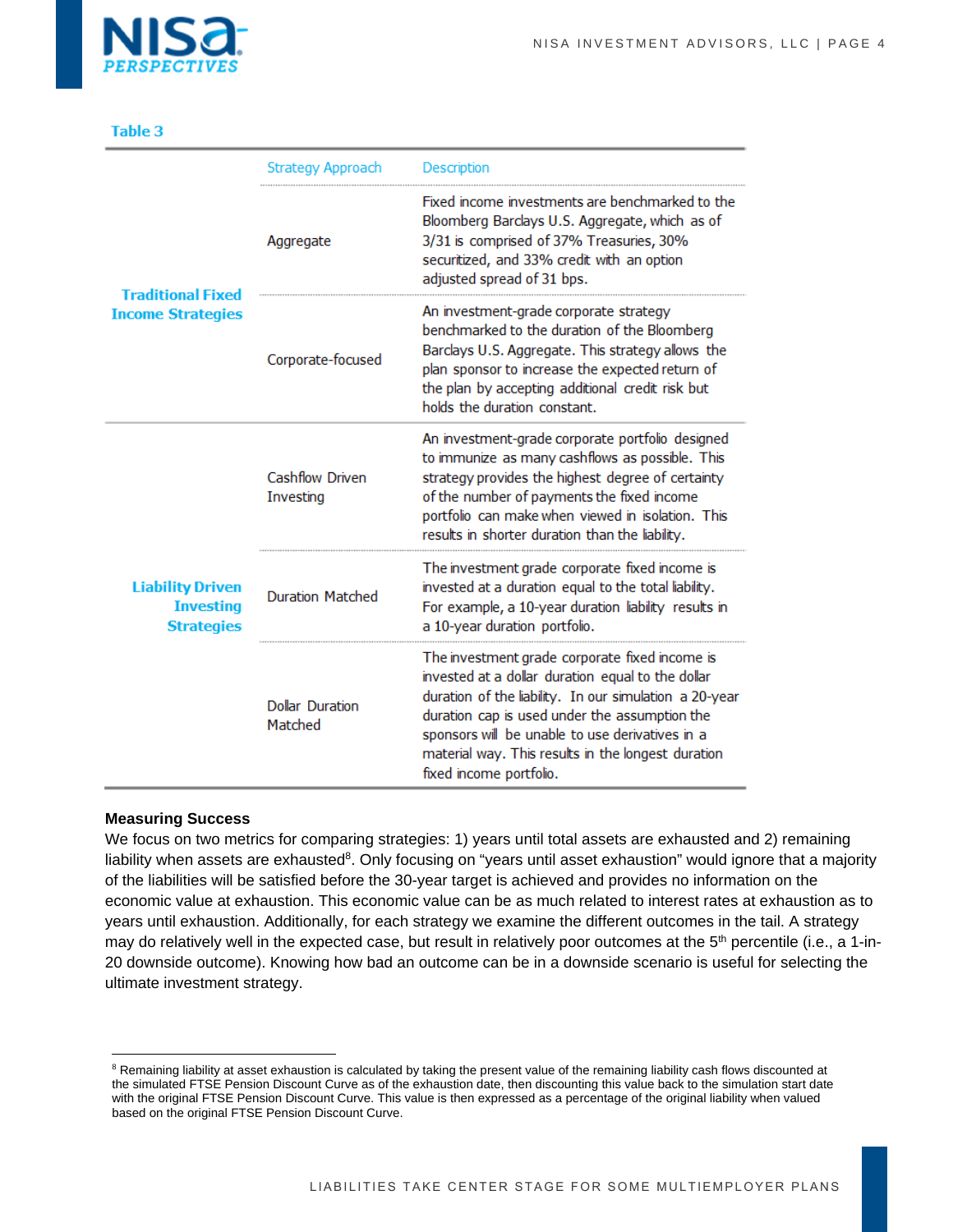

While the assumptions used in this paper are reasonable, every plan, consultant, and actuary will have different assumptions. The results presented below can be sensitive to the underlying assumptions used. However, we believe the relative tradeoffs between strategies and "big picture" questions are less sensitive to the underlying assumptions used. This model provides a fairly robust framework for designing the appropriate fixed income investment strategy for the SFA assets.

## **Traditional Fixed Income Strategies**

For many eligible plans, the default fixed income benchmark is the U.S. Aggregate. This benchmark contains a substantial allocation to zero-spread or low-spread securities. By switching to a similar duration corporate benchmark, we can assess the impact of switching to an all investment grade credit portfolio. As of 3/31/21, the spread on Bloomberg Barclays U.S. Aggregate index was 31bps; a similar duration investment grade corporate benchmark would have 77bps of spread. In our modeling, we assume that an additional 50bps of performance could be earned through active management against either benchmark.

Not surprisingly, as the table shows below, the median outcome is improved by taking higher levels of spread risk in the portfolio. For a 12-year duration liability, this results in an expectation of making 16.4 years of benefit payments for the corporate strategy versus 15.8 years for the U.S. Aggregate Strategy with SFA assets, an increase of 0.7 years of benefit payments. Similarly, the remaining unpaid liability has decreased from 26.7% with the Aggregate strategy to 24.8% under the corporate strategy, a near 2-percentage point reduction. Put another way, the expected terminal deficit would be  $\sim$ 7% smaller by using a corporate strategy.

| Median<br>Outcome                                       | Years of Benefit Payments              |                  |                            | <b>Residual Liability</b>                     |                            |         |  |
|---------------------------------------------------------|----------------------------------------|------------------|----------------------------|-----------------------------------------------|----------------------------|---------|--|
| <b>Funded Status</b><br>at 7.5%<br><b>Discount Rate</b> | <b>Base Case:</b><br>U.S.<br>Aggregate | <b>Corporate</b> | <b>Additional</b><br>Years | <b>Base Case:</b><br>U.S.<br><b>Aggregate</b> | <b>Corporate Reduction</b> |         |  |
| 0%                                                      | 15.8                                   | 16.4             | 0.7                        | 26.7%                                         | 24.8%                      | $-1.9%$ |  |
| 10%                                                     | 17.4                                   | 18.0             | 0.7                        | 22.1%                                         | 20.6%                      | $-1.5%$ |  |
| 20%                                                     | 19.0                                   | 19.8             | 0.8                        | 18.2%                                         | 16.9%                      | $-1.6%$ |  |
| 30%                                                     | 20.9                                   | 22.0             | 1.2 <sub>1</sub>           | 14.8%                                         | 13.2%                      | $-1.6%$ |  |
|                                                         | 22 S                                   | 23.8             | 1.3                        | 12.1%                                         | 1በ ጋ‰                      |         |  |

Table 4

Additional results are available in Tables 9 and 10 in the Appendix which show the full breakdown of all strategies.

### **Liability Driven Investing (LDI) Strategies**

LDI strategies provide a way for sponsors to manage risk associated with the future liability cashflow stream. They do so by seeking to "lock in" or reduce the future variance of assets against the present value of the total benefit stream or some subset of it today. While LDI strategies should play a role in any pension risk management exercise, this is especially underscored with this program given that SFA assets make up a substantial portion of the total portfolio and the stated objective of providing 30 years of benefit payments for participants. However, LDI is very much not a one-size-fits-all strategy and each plan's unique sensitivities may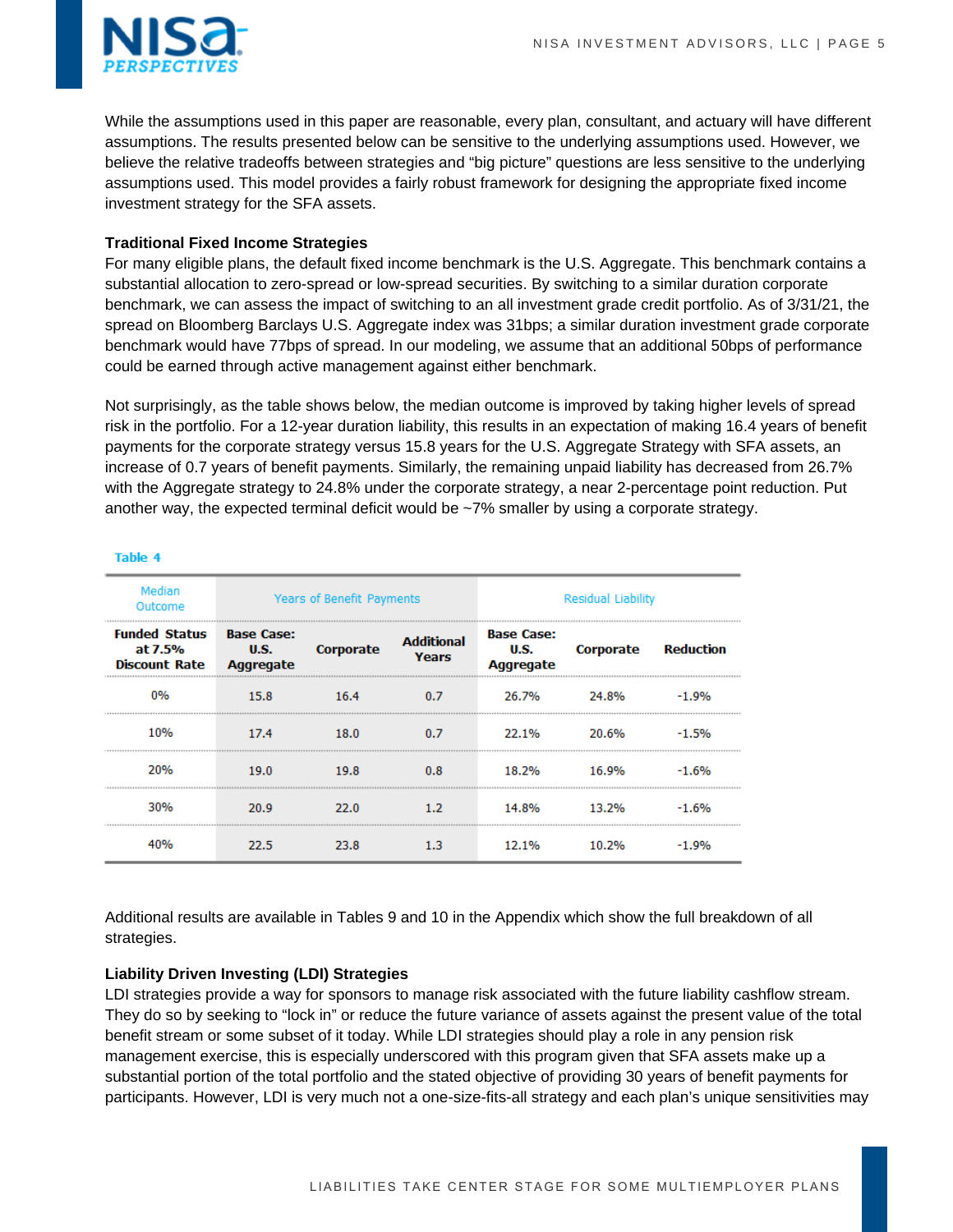

shift its desired implementation. As such, NISA explores three LDI strategies which could have varying levels of applicability depending on a plan's sensitivities to downside risk, ability/willingness to use derivatives, future contributions, and liability duration. All the LDI strategies are compared to the U.S. Aggregate strategy as a base case. In principal, by "locking in" the present value of the benefit stream there is more certainty surrounding what equity returns and manager alpha would be needed to close the gap. In addition, our model has a modest term premium of 15-25bps, which, all else equal, tilts the exposure to longer duration bonds. The benefit of *longer* duration LDI strategies becomes more pronounced when there is a higher allocation of non-SFA assets. This is driven by the negative correlation observed between equity and interest rates over the prior 20 years.

The first strategy, which results in the shortest duration of the LDI strategies, is to construct a portfolio to **cashflow match** the expected benefit payments that can be hedged with SFA assets. Said differently, SFA assets would be used to cashflow match benefit payments starting in year 1 until SFA assets are exhausted. At that point, non-SFA assets would then be used to make future benefit payments. This structure provides an exceptionally high degree of certainty around payments that are immunized, but does not provide protection against changes in the present value of longer dated cashflows.

The **duration matching** strategy invests the fixed income assets at the duration of the liability. This is not a perfect cashflow match but extends the portfolio duration modestly beyond a cashflow matching strategy. For plans that desire a more traditional benchmark, this strategy can be easily implemented using a blend of long and intermediate corporate or credit indices structured to hit the desired duration target.

The third seeks to match the entire **dollar duration** of the liability. In an entirely unconstrained framework, this strategy would be able to use derivatives to match the total interest rate sensitivity of the liability. However, given the unique nature of the SFA assets and potential restrictions on non-SFA assets a maximum duration of 20 years was implemented. This constraint becomes more binding when non-SFA assets make up a higher allocation of the portfolio.

The tables below show the median outcome for the LDI strategies versus the base case.

| Median<br>Outcome                                       |                                                      | Years of Benefit Payments         |                                   |                                      | Additional Years of Payments Over Base<br>Case |                                   |                                      |
|---------------------------------------------------------|------------------------------------------------------|-----------------------------------|-----------------------------------|--------------------------------------|------------------------------------------------|-----------------------------------|--------------------------------------|
| <b>Funded Status</b><br>at 7.5%<br><b>Discount Rate</b> | <b>Base Case:</b><br><b>U.S.</b><br><b>Aggregate</b> | <b>Cashflow</b><br><b>Matched</b> | <b>Duration</b><br><b>Matched</b> | Dollar<br><b>Duration</b><br>Matched | <b>Cashflow</b><br><b>Matched</b>              | <b>Duration</b><br><b>Matched</b> | Dollar<br><b>Duration</b><br>Matched |
| በ%                                                      | 15.8                                                 | 17.2                              | 17.4                              | 18.1                                 | 1.5                                            | 1.7                               | 2.4                                  |
| 10%                                                     | 17.4                                                 | 18.8                              | 19.2                              | 21.0                                 | 1.4                                            | 1.8                               | 3.7                                  |
| 20%                                                     | 19.0                                                 | 20.4                              | 20.7                              | 22.6                                 | 1.4                                            | 1.7                               | 3.6                                  |
| 30%                                                     | 20.9                                                 | 22.7                              | 22.9                              | 24.5                                 | 1.8                                            | 2.1                               | 3.6                                  |
|                                                         |                                                      | 24.4                              | 25.2                              | 26.7                                 | 2.0                                            | 2.7                               |                                      |

Table 5

Source: NISA calculations.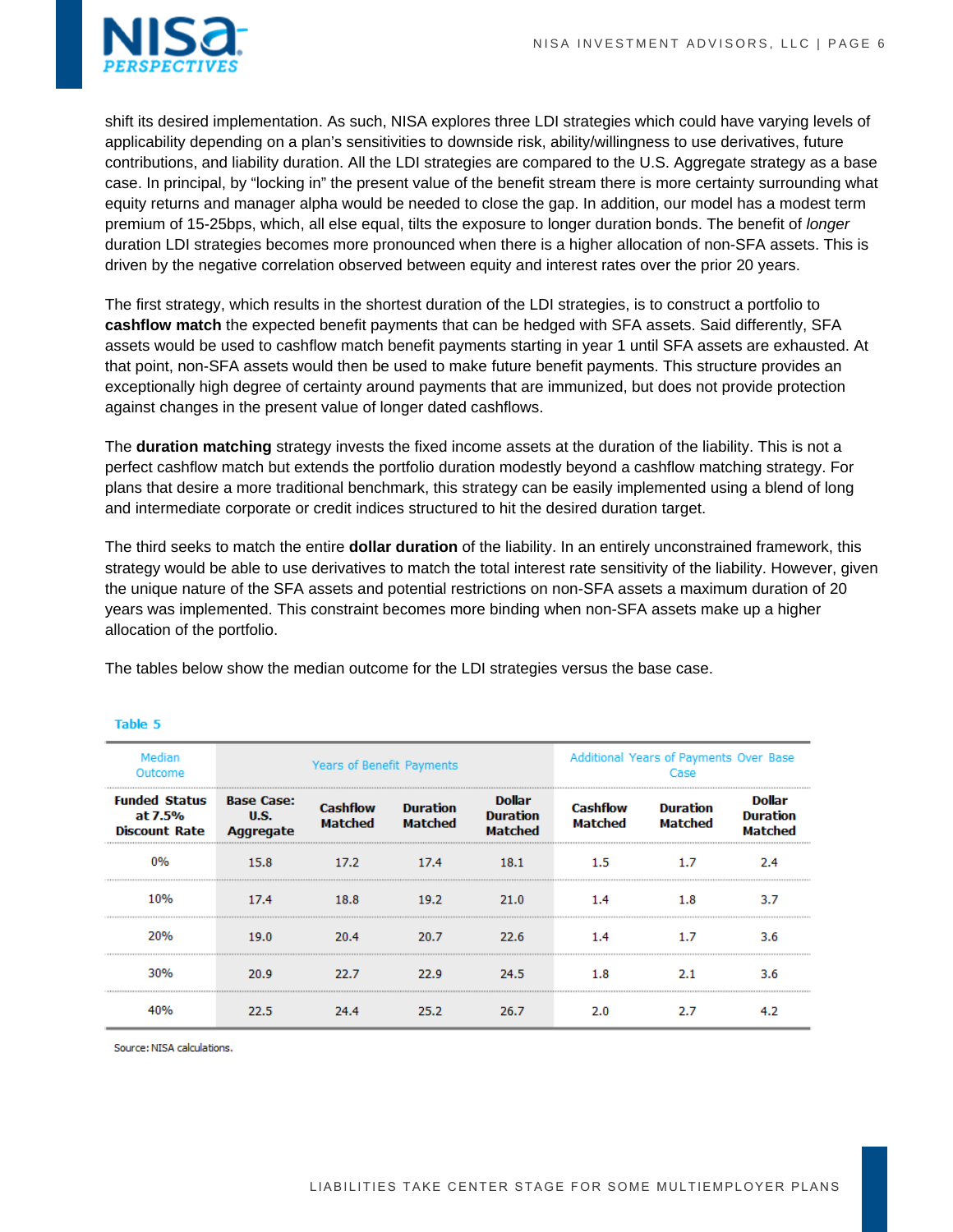

| Median<br>Outcome                                       |                                                      | <b>Remaining Liability</b>        |                                   |                                             | Additional Liability Reduction Over Base<br>Case |                                   |                                             |
|---------------------------------------------------------|------------------------------------------------------|-----------------------------------|-----------------------------------|---------------------------------------------|--------------------------------------------------|-----------------------------------|---------------------------------------------|
| <b>Funded Status</b><br>at 7.5%<br><b>Discount Rate</b> | <b>Base Case:</b><br><b>U.S.</b><br><b>Aggregate</b> | <b>Cashflow</b><br><b>Matched</b> | <b>Duration</b><br><b>Matched</b> | <b>Dollar</b><br><b>Duration</b><br>Matched | <b>Cashflow</b><br><b>Matched</b>                | <b>Duration</b><br><b>Matched</b> | Dollar<br><b>Duration</b><br><b>Matched</b> |
| $0\%$                                                   | 26.7%                                                | 22.7%                             | 22.0%                             | 20.1%                                       | $-4.0%$                                          | $-4.7%$                           | -6.6%                                       |
| 10%                                                     | 22.1%                                                | 18.6%                             | 17.8%                             | 14.4%                                       | -3.5%                                            | -4.3%                             | $-7.7%$                                     |
| 20%                                                     | 18.2%                                                | 15.2%                             | 14.6%                             | 12.3%                                       | -3.0%                                            | $-3.6%$                           | -5.0%                                       |
| 30%                                                     | 14.8%                                                | 11.7%                             | 11.3%                             | 9.5%                                        | $-3.1%$                                          | -3.4%                             | -5.3%                                       |
|                                                         | 12.1%                                                | 9.4%                              | 8.2%                              | 6.8%                                        | $-2.7%$                                          | $-3.9%$                           | -5.3%                                       |

Source: NISA calculations.

At the median we see a healthy pickup between the cashflow matched and U.S. Aggregate strategy. Using the Remaining Liability measure, this is most pronounced when less non-SFA assets are available<sup>9</sup>. Duration and dollar duration matched strategies provide even more improvement over the base case. This is the product of a modestly upward sloping spread curve and slight term premium. Additionally, in scenarios where the plan has initial non-SFA assets, the historically negative correlation between interest rates and equity markets creates a more diversified portfolio versus the base case.

When examining the 1-in-20 downside outcomes for a plan which has only SFA assets, the dollar duration matching strategy has a greater amount of downside risk in terms of Years of Benefit Payments. Any underfunded plan which matches the dollar duration of its entire liability, by design, is not cashflow matched. In this situation, the plan has hedged the risk associated with the liability's longer dated cashflows at the risk of depleting assets to cover nearer-term liability cashflows in a rising rate environment. This liquidation risk supersedes the benefits of hedging in the extreme case where only SFA assets are present. For a sponsor with non-SFA assets this outcome is less likely given the diversification between rates and equities. The 1-in-20 downside results may still be a bad path, but it is less bad because of the return-seeking asset allocation. Return-seeking assets likely help cushion the portfolio when interest rates rise. In risk-off scenarios they are likely to be offset by a fall in interest rates. For a plan concerned about tail events, sticking with the base Aggregate allocation still results in a worse outcome for participants. Depending on their preference set, a plan with less non-SFA assets may prefer a cashflow matching strategy, while a plan with more non-SFA assets might prefer a dollar duration match.

<sup>&</sup>lt;sup>9</sup> Since non-SFA assets offset the financial assistance amount, they directly reduce the amount of fixed income assets. This implicitly reduces the duration of the cashflow matching strategy and reduces the wedge between the cashflow matching strategy and the base case.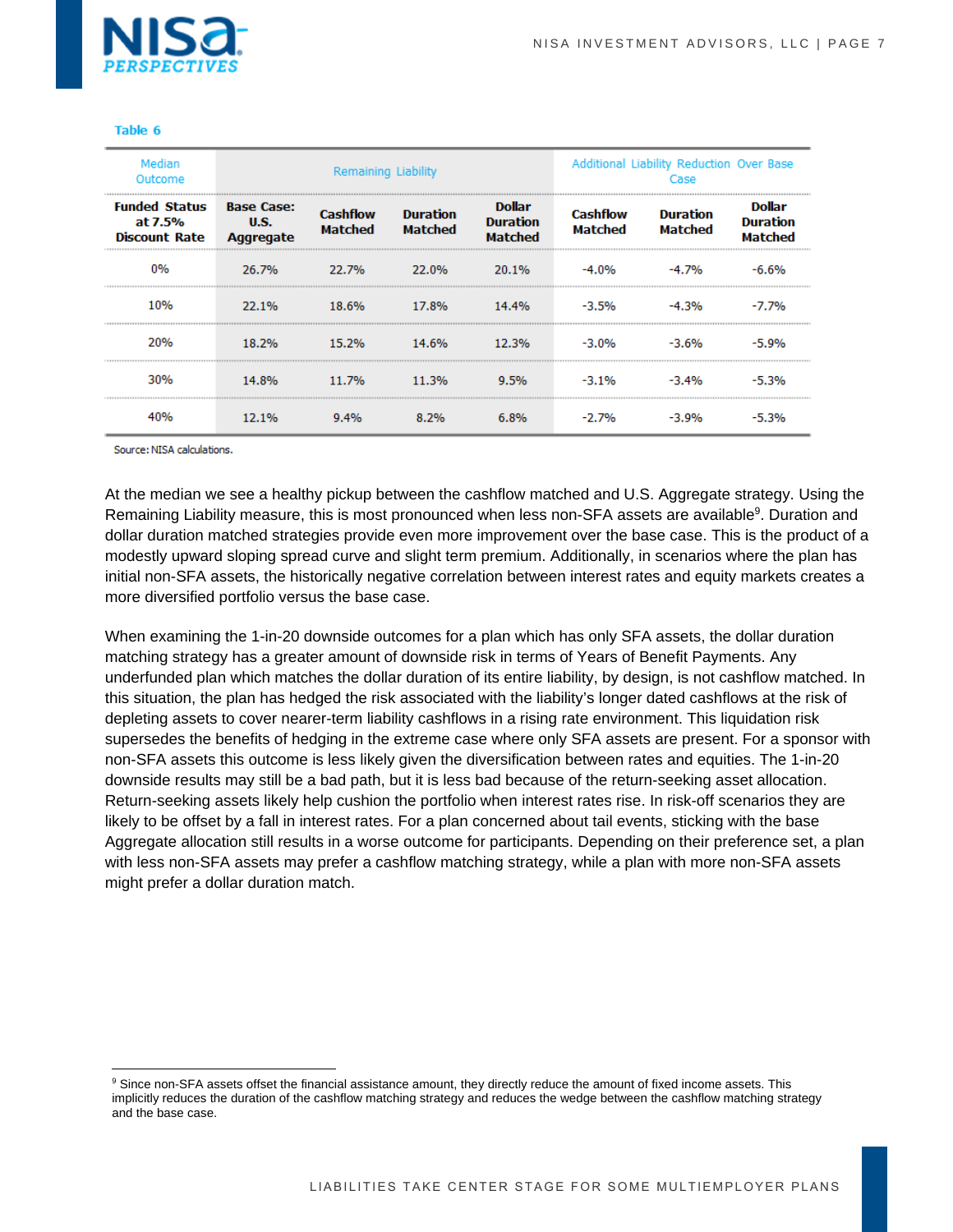

| $1 - in - 20$<br>Downside                               | Years of Benefit Payments                     |                                   |                                   |                                                    |                            | Additional Years of Payments<br>Over Base Case |                                      |
|---------------------------------------------------------|-----------------------------------------------|-----------------------------------|-----------------------------------|----------------------------------------------------|----------------------------|------------------------------------------------|--------------------------------------|
| <b>Funded Status</b><br>at 7.5%<br><b>Discount Rate</b> | <b>Base Case:</b><br><b>U.S.</b><br>Aggregate | <b>Cashflow</b><br><b>Matched</b> | <b>Duration</b><br><b>Matched</b> | <b>Dollar</b><br><b>Duration</b><br><b>Matched</b> | <b>Cashflow</b><br>Matched | <b>Duration</b><br><b>Matched</b>              | Dollar<br><b>Duration</b><br>Matched |
|                                                         | 15.2                                          | 16.3                              | 15.8                              | 14.4                                               | $1.1\,$                    | 0.6                                            |                                      |
| 10%                                                     | 15.0                                          | 15.6                              | 16.2                              | 16.1                                               | 0.6                        | 1.2                                            |                                      |
| 20%                                                     | 14.0                                          | 14.4                              | 15.1                              | 15.9                                               | 0.4                        | 1.1                                            | 1.9                                  |
| 30%                                                     | 13.3                                          | 13.3                              | 13.9                              | 14.7                                               | 0.1                        | 0.6                                            | 1.4                                  |
|                                                         | 12.4                                          | 12.5                              | 12.8                              | 13.5                                               | 0.1                        |                                                |                                      |

Source: NISA calculations.

#### Table 8

| $1 - in - 20$<br>Downside                               | Remaining Liability                                  |                                   |                                   |                                                    |                            | <b>Additional Liability Reduction</b><br>Over Base Case |                                      |
|---------------------------------------------------------|------------------------------------------------------|-----------------------------------|-----------------------------------|----------------------------------------------------|----------------------------|---------------------------------------------------------|--------------------------------------|
| <b>Funded Status</b><br>at 7.5%<br><b>Discount Rate</b> | <b>Base Case:</b><br><b>U.S.</b><br><b>Aggregate</b> | <b>Cashflow</b><br><b>Matched</b> | <b>Duration</b><br><b>Matched</b> | <b>Dollar</b><br><b>Duration</b><br><b>Matched</b> | <b>Cashflow</b><br>Matched | <b>Duration</b><br><b>Matched</b>                       | Dollar<br><b>Duration</b><br>Matched |
| 0%                                                      | 30.3%                                                | 27.2%                             | 25.8%                             | 28.2%                                              | $-3.1\%$                   |                                                         | -2.0%                                |
| 10%                                                     | 31.4%                                                | 30.4%                             | 27.7%                             | 25.7%                                              | -1.0%                      | $-3.8%$                                                 | <b>7%</b>                            |
| ንበ‰                                                     | 34.8%                                                | 33.8%                             | 30.7%                             | 27.6%                                              | -0.9%                      |                                                         | -7.2%                                |
| 30%                                                     | 38.1%                                                | 38.2%                             | 35.1%                             | 32.1%                                              | 0.1%                       | -2.9%                                                   |                                      |
|                                                         | 41.2%                                                |                                   | 39.2%                             | 36.1%                                              | በ 6%                       |                                                         |                                      |

Source: NISA calculations.

#### **Dynamic Strategies**

The proposed strategies are assumed to remain constant over the life of the plan. While this is the likely reality for the foreseeable future, eventually changes to the investment strategy will be warranted. While outside the scope of this piece, shifting to a dynamic strategy as opportunities present themselves will ultimately result in better outcomes for plan participants. Some examples of potential environments and the corresponding portfolio adjustments include:

 Higher than expected equity returns, decreases in participant longevity, and higher fixed income manager alpha could allow for de-risking of non-SFA assets. Based on NISA assumptions, a 12 year duration plan receiving financial assistance is approximately 71% funded on the basis of a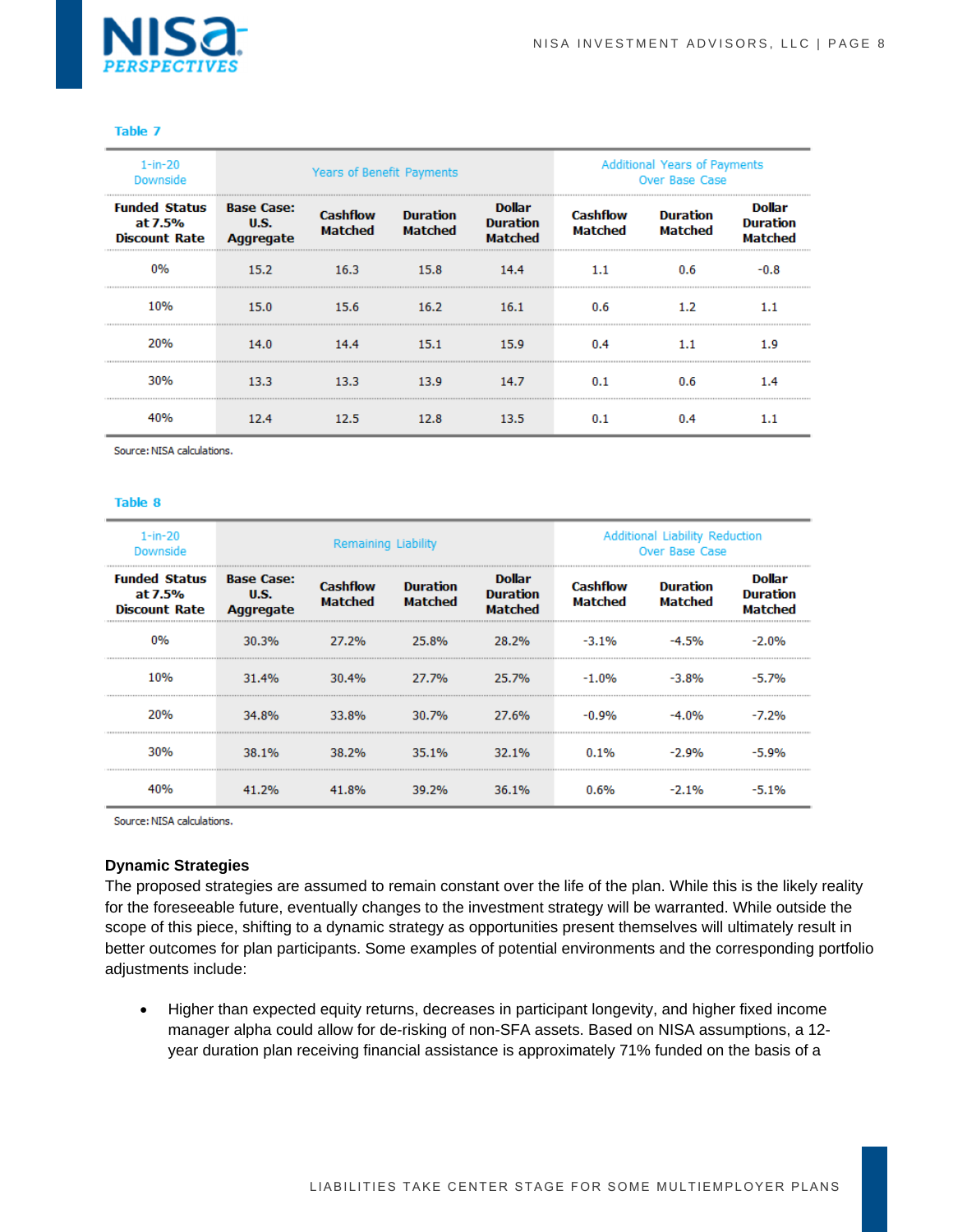

AA discount curve with the return-seeking assets allocation ranging between 0-34%.<sup>10</sup> At this funded level immediate de-risking steps may not be necessary, but over time, adopting a derisking glidepath as funded status improves would better protect plan assets.

- Shifting the fixed income strategy to longer duration assets as the expected asset depletion date extends. A plan that selects cashflow matching as a starting point may wish to switch to a duration or dollar duration matched strategy as being able to make longer dated benefit payments becomes feasible.
- As SFA assets are paid down, non-SFA assets will naturally represent a growing percentage of the overall portfolio. While not explored in this paper, this will have implications for investment policy design.

Having flexibility to dynamically adjust policy allocations and adopt de-risking glidepaths can ultimately improve outcomes for plan participants over the default static strategies.

## **Conclusion**

The SFA program provides a unique opportunity to adjust investment strategy to provide a higher degree of certainty in making benefit payments than what would have been achievable with traditional asset-focused investment strategies. By shifting to liability-focused fixed income mandates, either through cashflow, duration, or dollar duration matching, plan sponsors can increase the amount of expected benefits made and reduce uncertainty. The specific implementation will be based on plan cashflows, non-SFA asset allocation, capital market assumptions, and a plan's willingness to trade off a higher expected outcome for more certainty during extreme events. The takeaways of increasing duration and shifting to an LDI focus to provide greater outcome certainty will hold across plans.

If you are currently evaluating the fixed income investment approach for a multiemployer pension, please feel free to reach out to NISA on how the topics of this piece would be applicable to you.

<sup>&</sup>lt;sup>10</sup> The RSA range and funded status assume the discount rate used to determine the SFA was greater than or equal to the applicable  $3^{rd}$  PPA segment rate + 200 bps.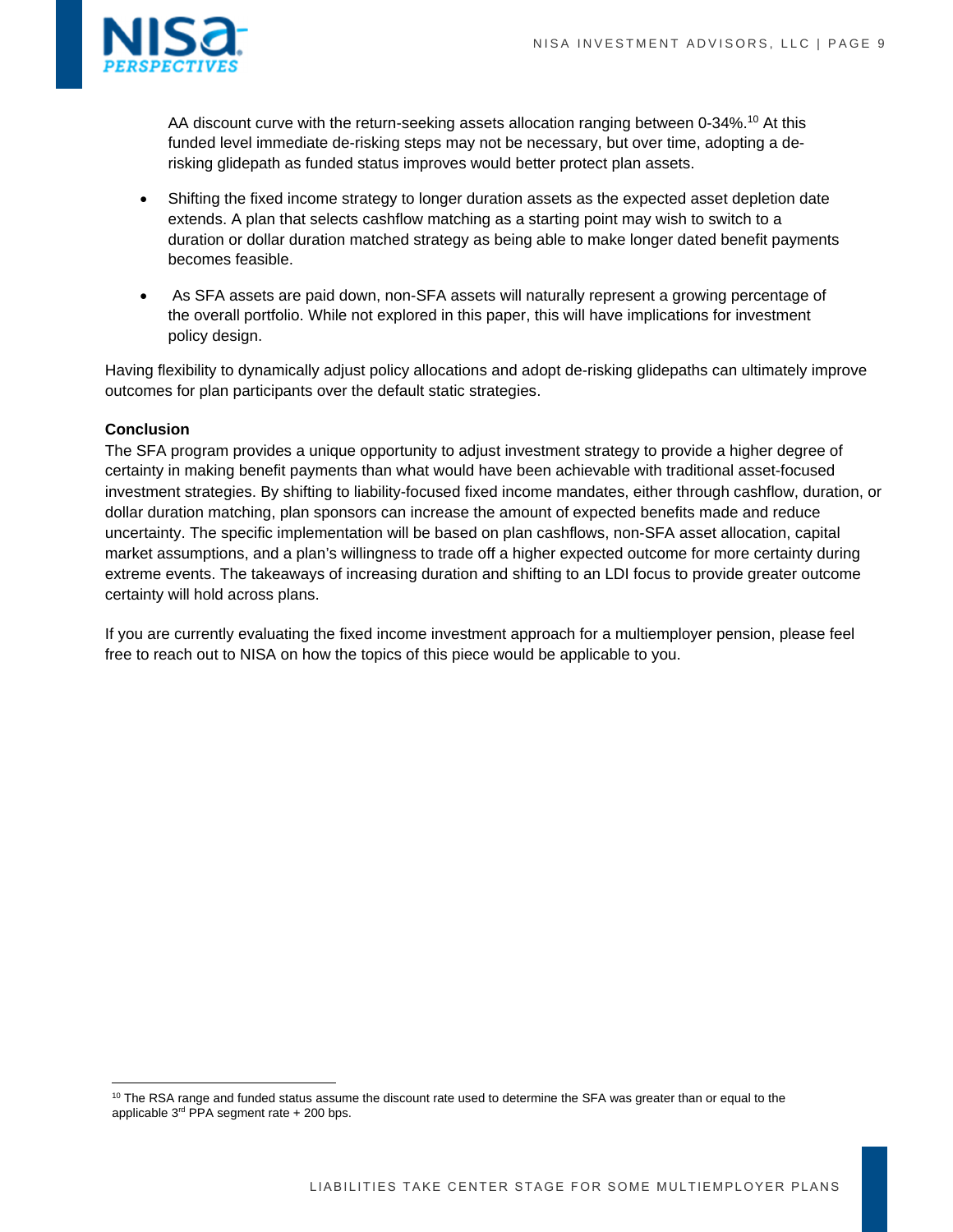

## **Appendix**

The tables below show the detailed results for all investment strategies for years until assets are exhausted along with the remaining liability when exhaustion occurs.

#### Table 9

| Years of Benefit Payments Made     |                  |                                                      |                                     |                                   |                                   |                                          |  |
|------------------------------------|------------------|------------------------------------------------------|-------------------------------------|-----------------------------------|-----------------------------------|------------------------------------------|--|
| <b>Funded Status</b><br>at 7.5% DR | <b>Outcome</b>   | <b>Base Case:</b><br><b>U.S.</b><br><b>Aggregate</b> | <b>Corporate</b><br><b>Strategy</b> | <b>Cashflow</b><br><b>Matched</b> | <b>Duration</b><br><b>Matched</b> | <b>Dollar Duration</b><br><b>Matched</b> |  |
| 0%                                 | 1-in-20 Upside   | 16.4                                                 | 17.2                                | 18.2                              | 19.1                              | 24.0                                     |  |
|                                    | Median           | 15.8                                                 | 16.4                                | 17.2                              | 17.4                              | 18.1                                     |  |
|                                    | 1-in-20 Downside | 15.2                                                 | 15.7                                | 16.3                              | 15.8                              | 14.4                                     |  |
| 10%                                | 1-in-20 Upside   | $40+$                                                | $40+$                               | $40+$                             | $40+$                             | $40+$                                    |  |
|                                    | Median           | 17.4                                                 | 18.0                                | 18.8                              | 19.2                              | 21.0                                     |  |
|                                    | 1-in-20 Downside | 15.0                                                 | 15.6                                | 15.6                              | 16.2                              | 16.1                                     |  |
| 20%                                | 1-in-20 Upside   | $40+$                                                | $40+$                               | $40+$                             | $40+$                             | $40+$                                    |  |
|                                    | Median           | 19.0                                                 | 19.8                                | 20.4                              | 20.7                              | 22.6                                     |  |
|                                    | 1-in-20 Downside | 14.0                                                 | 14.5                                | 14.4                              | 15.1                              | 15.9                                     |  |
| 30%                                | 1-in-20 Upside   | $40+$                                                | $40+$                               | $40+$                             | $40+$                             | $40+$                                    |  |
|                                    | Median           | 20.9                                                 | 22.0                                | 22.7                              | 22.9                              | 24.5                                     |  |
|                                    | 1-in-20 Downside | 13.3                                                 | 13.5                                | 13.3                              | 13.9                              | 14.7                                     |  |
| 40%                                | 1-in-20 Upside   | $40+$                                                | $40+$                               | $40+$                             | $40+$                             | $40+$                                    |  |
|                                    | Median           | 22.5                                                 | 23.8                                | 24.4                              | 25.2                              | 26.7                                     |  |
|                                    | 1-in-20 Downside | 12.4                                                 | 12.6                                | 12.5                              | 12.8                              | 13.5                                     |  |

Source: NISA calculations.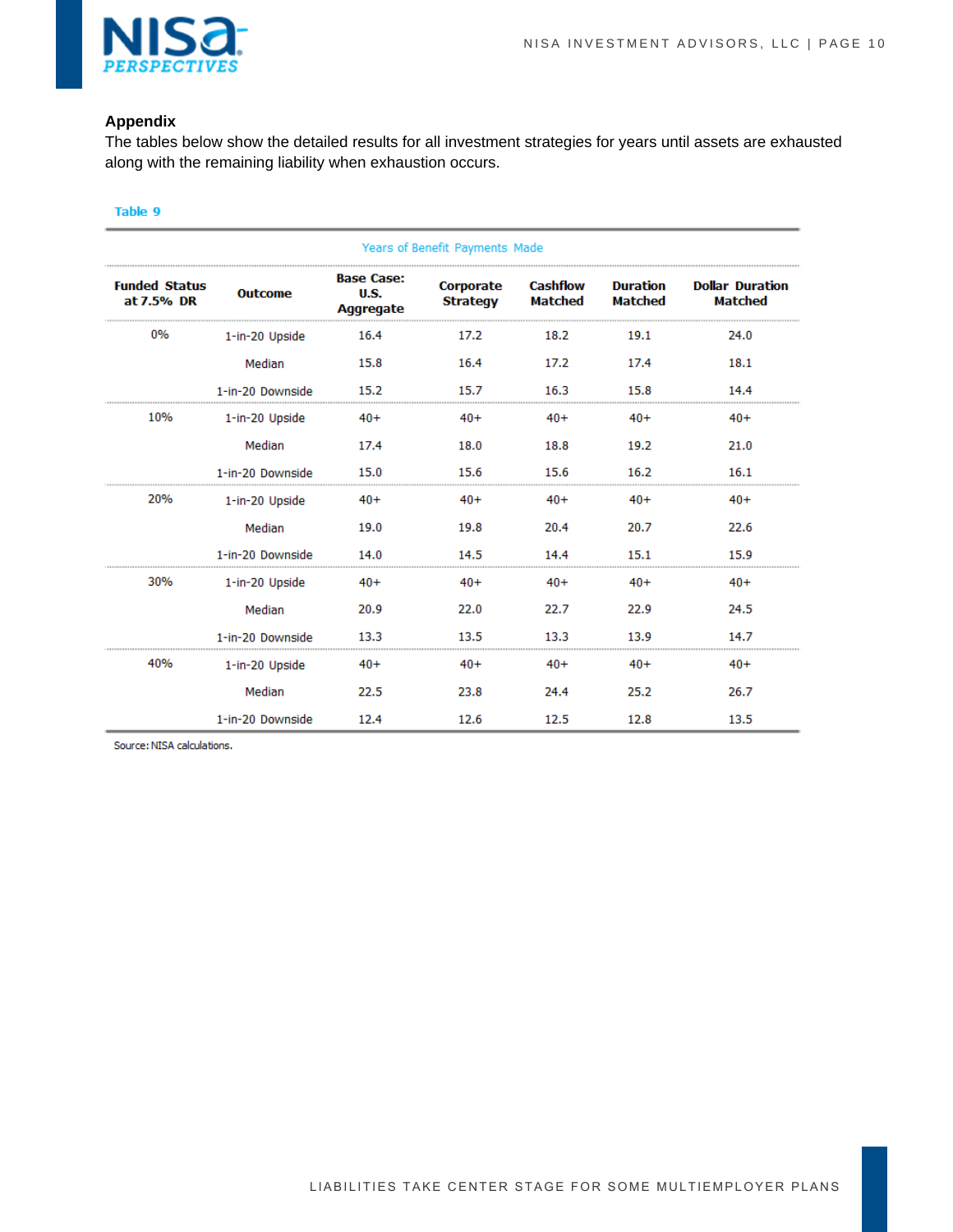

| <b>Remaining Liability</b>         |                  |                                                      |                                     |                                   |                                   |                                          |  |
|------------------------------------|------------------|------------------------------------------------------|-------------------------------------|-----------------------------------|-----------------------------------|------------------------------------------|--|
| <b>Funded Status</b><br>at 7.5% DR | <b>Outcome</b>   | <b>Base Case:</b><br><b>U.S.</b><br><b>Aggregate</b> | <b>Corporate</b><br><b>Strategy</b> | <b>Cashflow</b><br><b>Matched</b> | <b>Duration</b><br><b>Matched</b> | <b>Dollar Duration</b><br><b>Matched</b> |  |
| 0%                                 | 1-in-20 Upside   | 23.8%                                                | 21.9%                               | 19.0%                             | 18.4%                             | 10.3%                                    |  |
|                                    | Median           | 26.7%                                                | 24.8%                               | 22.7%                             | 22.0%                             | 20.1%                                    |  |
|                                    | 1-in-20 Downside | 30.3%                                                | 28.0%                               | 27.2%                             | 25.8%                             | 28.2%                                    |  |
| 10%                                | 1-in-20 Upside   | $0.0\%$                                              | 0.0%                                | 0.0%                              | $0.0\%$                           | 0.0%                                     |  |
|                                    | Median           | 22.1%                                                | 20.6%                               | 18.6%                             | 17.8%                             | 14.4%                                    |  |
|                                    | 1-in-20 Downside | 31.4%                                                | 30.4%                               | 30.4%                             | 27.7%                             | 25.7%                                    |  |
| 20%                                | 1-in-20 Upside   | 0.0%                                                 | 0.0%                                | 0.0%                              | 0.0%                              | 0.0%                                     |  |
|                                    | Median           | 18.2%                                                | 16.6%                               | 15.2%                             | 14.6%                             | 12.3%                                    |  |
|                                    | 1-in-20 Downside | 34.8%                                                | 33.5%                               | 33.8%                             | 30.7%                             | 27.6%                                    |  |
| 30%                                | 1-in-20 Upside   | $0.0\%$                                              | $0.0\%$                             | 0.0%                              | 0.0%                              | 0.0%                                     |  |
|                                    | Median           | 14.8%                                                | 13.2%                               | 11.7%                             | 11.3%                             | 9.5%                                     |  |
|                                    | 1-in-20 Downside | 38.1%                                                | 37.3%                               | 38.2%                             | 35.1%                             | 32.1%                                    |  |
| 40%                                | 1-in-20 Upside   | 0.0%                                                 | 0.0%                                | 0.0%                              | 0.0%                              | 0.0%                                     |  |
|                                    | Median           | 12.1%                                                | 10.2%                               | 9.4%                              | 8.2%                              | 6.8%                                     |  |
|                                    | 1-in-20 Downside | 41.2%                                                | 41.3%                               | 41.8%                             | 39.2%                             | 36.1%                                    |  |

Source: NISA calculations.